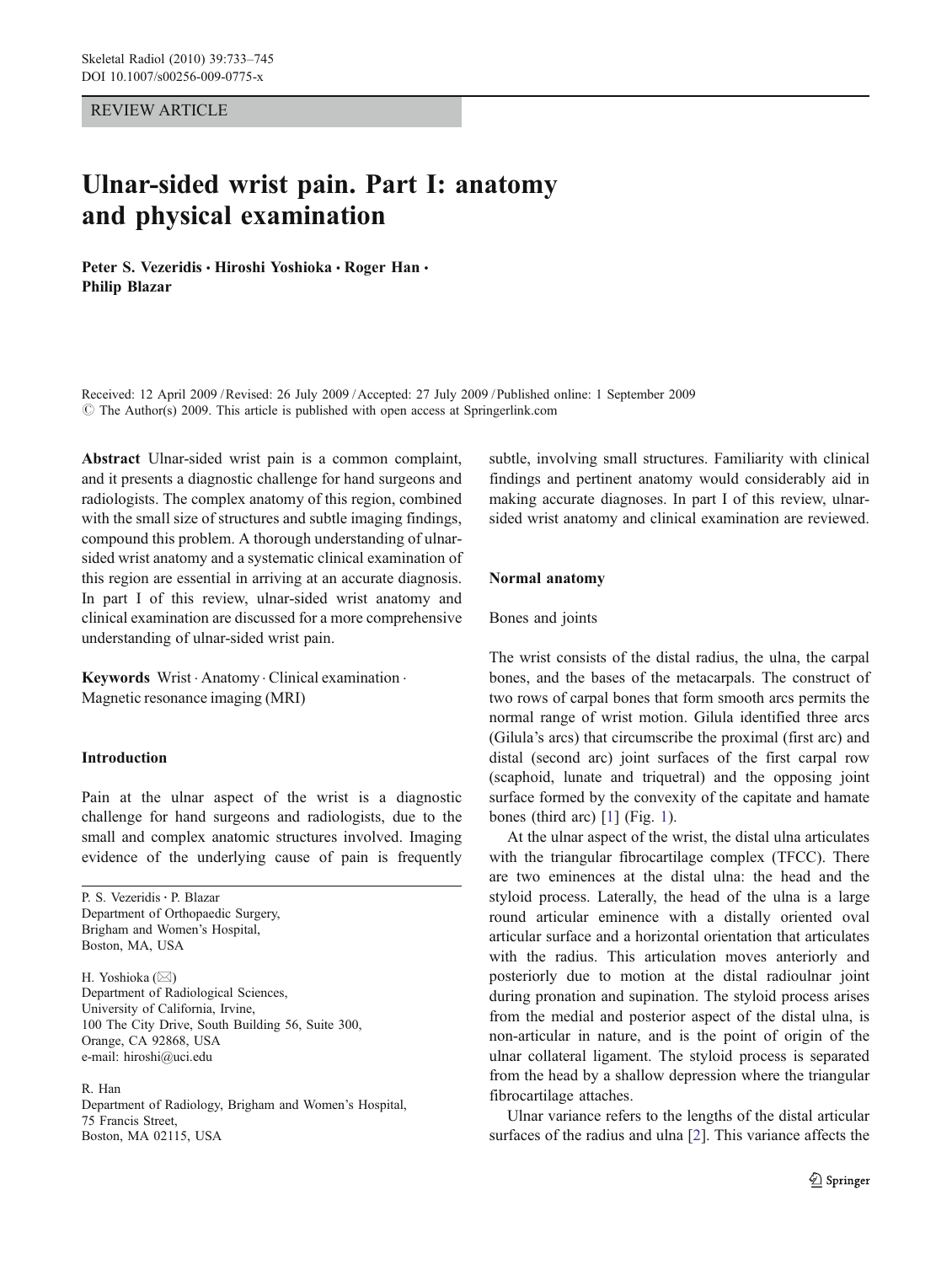<span id="page-1-0"></span>

Fig. 1 Radiograph showing Gilula's arcs. Three smooth arcs normally outline proximal (arc I) and distal (arc II) cortical margins of the proximal carpal row and proximal carpal surfaces (arc III) of the hamate and capitate are shown in a posteroanterior view of the wrist

force distribution across the wrist and is related to some ulnar pathologies. Several studies have reported an association of negative ulnar variance with Kienböck's disease [\[3](#page-11-0)–[5](#page-11-0)]. Bonzar et al. confirmed such an association after correcting for the influence of age on the measurement of ulnar variance [\[3\]](#page-11-0). However, D'Hoore and colleagues reported that negative ulnar variance does not seem to be an important factor in the etiology of Kienböck's disease [\[6](#page-11-0)]. Nakamura et al. found no significant difference in ulnar variance between Japanese subjects with normal wrists and those affected by Kienböck's disease [[7\]](#page-11-0). The relationship between Kienböck's disease and negative ulnar variance remains controversial. On the other hand, positive ulnar variance plays a significant role in TFCC tears and ulnar impaction syndrome [\[2](#page-11-0), [8](#page-11-0)–[11\]](#page-11-0). Chronic impaction between the ulnar head and the TFCC and ulnar carpus results in the ulnar impaction syndrome, where degenerative tearing of the TFCC and chondromalacia of the lunate, triquetrum, and distal ulnar head are seen [\[2](#page-11-0)].

The crescentic lunate bone articulates with the scaphoid laterally, the triquetrum medially, the radius proximally, and the capitate distally. Smooth contiguous arcs form at the proximal and distal edges of the scapholunate and lunotriquetral joints. Interruption of the arcs should suggest fracture. The lunate may have a narrow facet at the distal medial aspect, which articulates with the hamate (type 2 lunate) (Fig. [2\)](#page-2-0). Malik et al reported a type 2 lunate in one-half of 186 wrists [\[12\]](#page-11-0). A previous cadaveric study found the incidence of type 2 lunates to be as high as 73% [\[13](#page-11-0)]. Other studies found the prevalence of type 2 lunates to be 50–57% [[14](#page-11-0), [15\]](#page-11-0). The study by Malik and co-workers demonstrated that the average extra facet size of type 2 was 4.6 mm (range

1.2–12.0 mm) and apposition (articulation) of the extra lunate facet with the hamate averaged 77.4% (range 0–100%) [[12](#page-11-0)]. On magnetic resonance (MR) imaging, type 2 lunates usually have an innocuous appearance. A large percentage of patients with type 2 lunates also have chondromalacia, which often is occult on MR images [[12\]](#page-11-0). The scapholunate and lunotriquetral intrinsic wrist ligaments anchor the lunate. Additionally, two major extrinsic wrist ligaments, the radiolunotriquetral and short radiolunate ligaments, attach to the volar aspect of the lunate.

The triquetrum articulates with the hamate at its distal aspect, with the lunate at the lateral aspect, and with the pisiform at its volar aspect. The triquetrum also articulates with the triangular fibrocartilage at its proximal aspect. The triquetrohamate joint is a helical joint, which permits the triquetrum to rotate around the hamate and also has a limited amount of translation distally, in the fashion of a screw. Most triquetrohamate joints lie on a continuous plane with the capitolunate joint and are described as type 1; in 20% of patients the triquetrohamate joint is separated from the capitolunate joint by a hamatolunate facet, described as a type 2 lunate [[16\]](#page-12-0).

The pisiform articulates with the triquetrum at its posterior surface and provides attachments to the flexor carpi ulnaris, abductor digiti quinti, and the transverse carpal ligament. The pisotriquetrum is a synovial joint that lies anterior to the remainder of the carpus and is susceptible to diseases that affect synovial joints. The synovium of the pisotriquetral joint does not communicate with the radiocarpal compartment at arthrography  $12-25%$ of the time [[17,](#page-12-0) [18](#page-12-0)]. The pisiform and pisotriquetral joint are best evaluated via the 'ball catcher' or 'allstate' views.

The distal radioulnar joint (DRUJ) is a pivot joint which permits rotation of the distal radius about the ulna during forearm pronation and supination. From pronation to supination, the ulnar head rotates approximately 150° counterclockwise in relation to the radius. The DRUJ is stabilized by the volar radioulnar ligament, the dorsal radioulnar ligament, and the TFCC. The volar and dorsal radioulnar ligaments are narrow bands of fibers which extend, respectively, from the anterior and posterior margins of the ulnar notch of the radius to the ulna. There is an isolated synovial lining about the DRUJ which extends proximally between the radius and ulna [\[19](#page-12-0)]. On true lateral radiographs, the distal radius and ulna should be overlapping. If the radius and ulna are not superimposed while the carpal bones are seen to overlap, the suggestion is of a DRUJ injury.

#### Ligaments

The lunotriquetral ligament (LTL) is U-shaped on sagittal section and has three separate zones: dorsal, proximal, and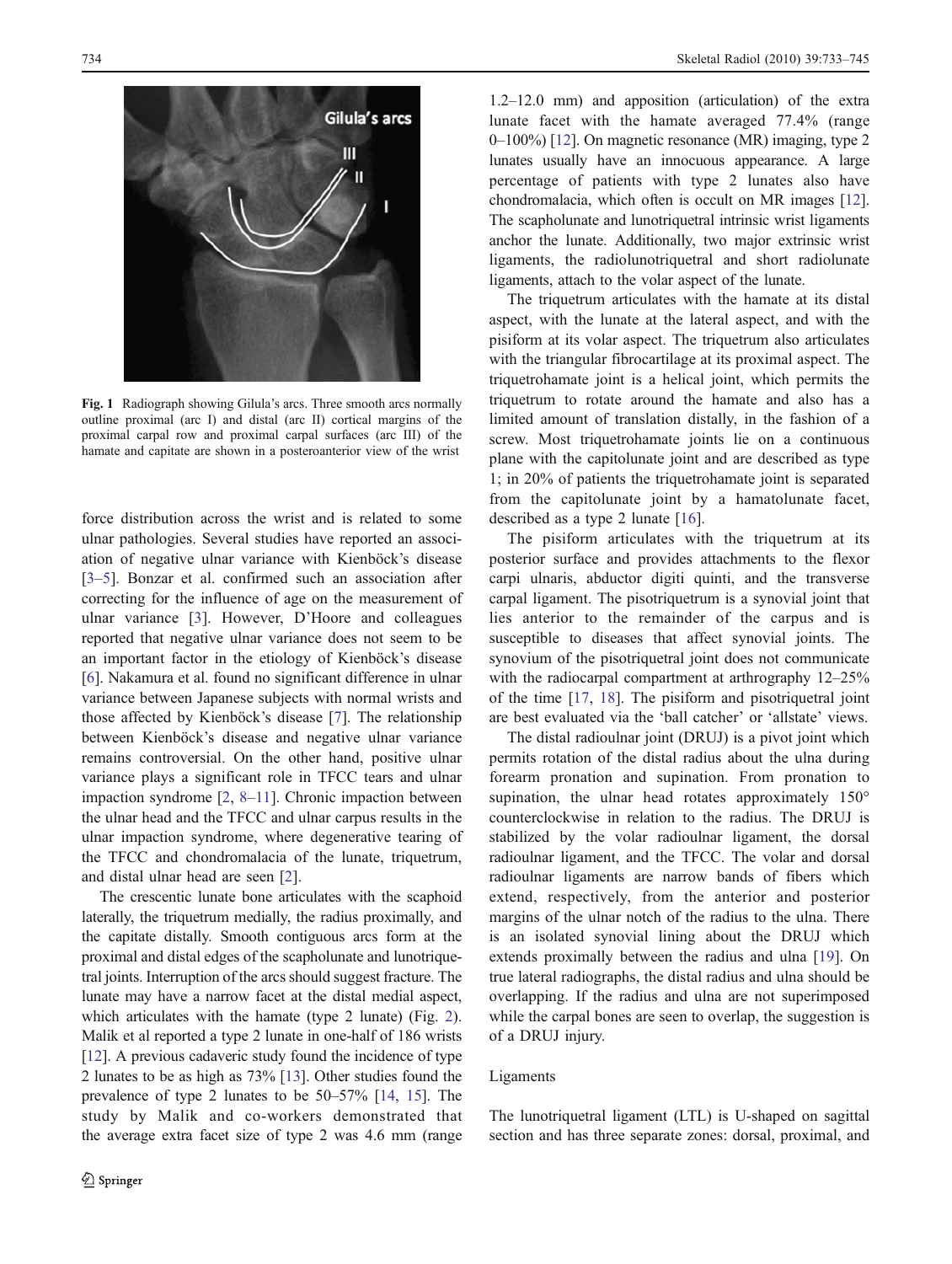<span id="page-2-0"></span>Fig. 2 Type 2 lunate. a Type 1 lunate articulates only with the capitate distally (white arrow), while (b) type 2 lunate has articulation with the capitate and hamate (open arrow)



volar. The dorsal and volar zones are ligamentous. The former is highly important functionally as a restraint to rotation, while the latter is the strongest and thickest of all three zones and transmits the extension movement of the triquetrum [[20,](#page-12-0) [21\]](#page-12-0). The proximal zone is fibrocartilaginous and thin [[20\]](#page-12-0). The radiographic appearance of wrists with LTL tears is often normal. Lunotriquetral dissociation will result in disruption of the smooth arcs that are formed by the proximal and distal joint surfaces of the proximal carpal row (Gilula's arcs I and II) and the proximal joint surfaces of the distal carpal row (Gilula's arc III). Arthrography can be helpful in demonstrating leakage or pooling of the contrast medium at the lunotriquetral interspace. However, age-related perforations of the LTL proximal zone, other communications between the radiocarpal and midcarpal joints, and asymptomatic LTL tears on arthrography of the normal wrist have been reported.

The dorsal and volar portions of the LTL are biomechanically more important than the proximal portion of the LTL. Therefore, images in the axial plane may be more helpful for assessing LTL injuries, although many previous MR studies have discussed LTL injuries in the coronal plane. The potential cause for false positive MR findings of the LTL tear is lack of familiarity with the normal MR appearance at the ligament–bone interface [\[22](#page-12-0)]. Smith and Snearly reported that the proximal zone of the LTL showed a variety of shapes and signal intensities [[22\]](#page-12-0). Yoshioka et al. also recently reported the shape and signal intensity of the proximal zone of the LTL on a high-resolution two-dimensional (2D) gradient recalled echo (GRE) T2\*-weighted sequence and emphasized the importance of familiarity with the normal MR appearance of the LTL proximal zone on high-resolution MR images to avoid inaccurate diagnosis of LTL injury (Fig. [3](#page-3-0)) [[23\]](#page-12-0). The LTL proximal zone has a triangular shape in >85% of subjects on GRE images. The linear intermediate or high signal intensity traversing the distal surface of the proximal LTL or traversing both distal and proximal surfaces of the proximal LTL is seen in approximately two-thirds of subjects [[23\]](#page-12-0). The amorphous shape of the proximal LTL

may represent diffuse degenerative changes [\[22](#page-12-0)]. The morphologic and signal intensity characteristics of the LTL interface with the lunate and triquetral bones are variable [\[22](#page-12-0)].

Triangular fibrocartilage complex

The TFCC is a fibrocartilage–ligament complex which stabilizes the DRUJ, transmits axial load between the carpus and the ulna, and stabilizes the ulnar aspect of the carpus. The TFCC is composed of the disc proper (articular disc), meniscus homologue, ulnolunate ligament, ulnotriquetral ligament, proximal ligamentous component, volar and dorsal radioulnar ligaments, and the ulnar collateral ligament. Because these structures are located in small areas, highresolution imaging is, we believe, essential to diagnose TFCC injuries.

In coronal MR images, the disc proper, triangular ligament, meniscus homologue, and ulnotriquetral ligament are clearly appreciated (Fig. [4\)](#page-3-0), and, in the axial plane, volar and dorsal radioulnar ligaments are well recognized. The normal disc proper shows an asymmetrical bowtie-shaped low signal intensity. The signal intensity of the ulnar attachment of the TFCC was higher than that of the disc proper on proton density-weighted images and T2\*-weighted images [\[24\]](#page-12-0). Most of the TFCC has two attachments to the ulna, inserting into the ulnar styloid tip (distal lamina) and the fovea (proximal lamina). The tissue between two triangular ligaments is called ligamentum subcruentum.

Three main arterial branches supply the TFCC: (1) the ulnar artery, (2) the palmar branch of the anterior interosseous artery, and (3) the dorsal branch of the anterior interosseous artery. The dorsal branch of the anterior interosseous artery runs on the dorsal side, while the palmar branch and the ulnar artery run on the palmar side. These three arteries supply blood to the periphery of the TFCC in a radial fashion (Fig. [5\)](#page-4-0). Histologic sections demonstrate that the vessels penetrate the peripheral 15–20% of the disc, while the central portion and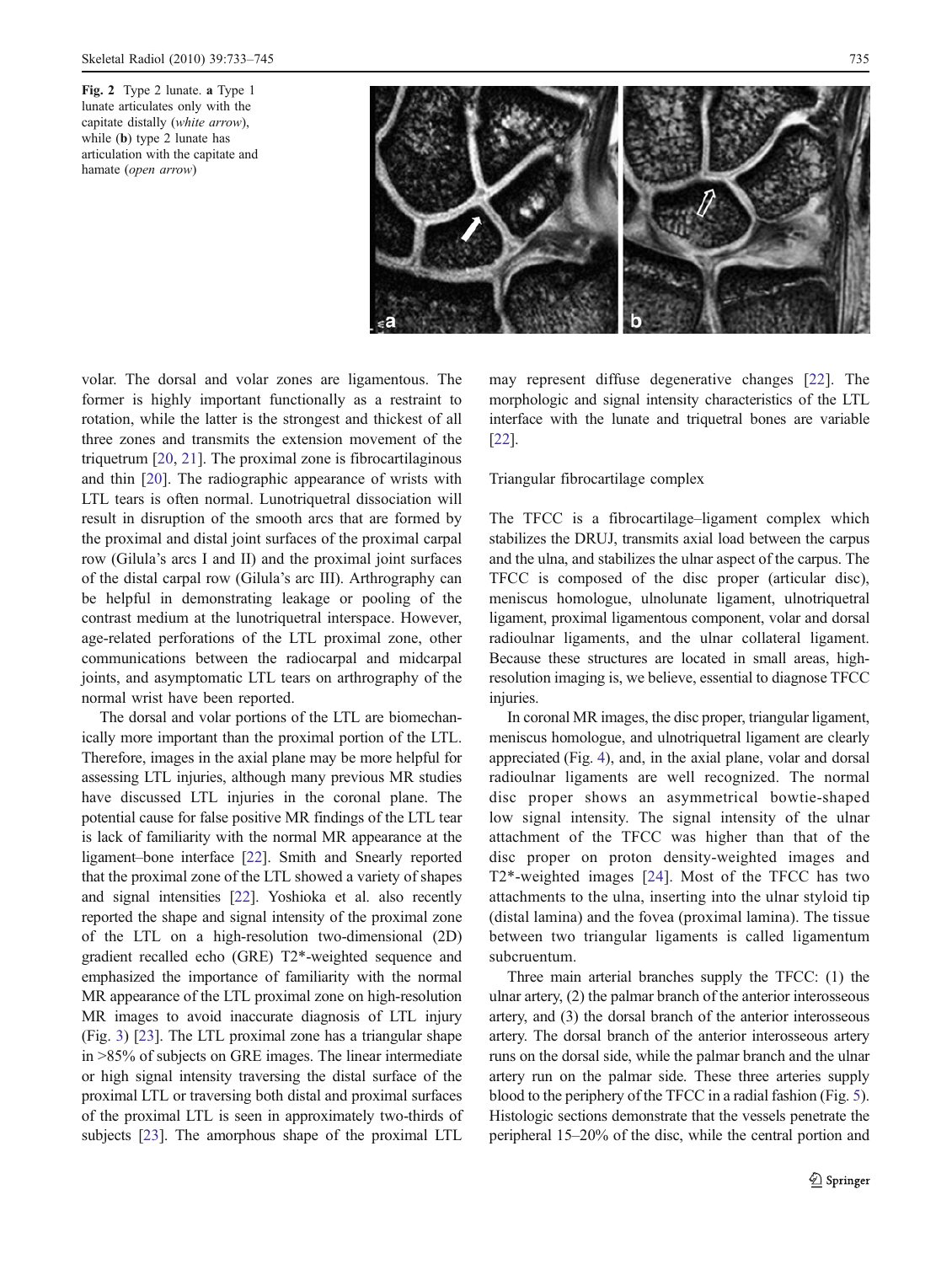<span id="page-3-0"></span>

Fig. 3 The proximal zone of the LTL shows a broad spectrum of normal variations in shape on a 2D GRE T2\*-weighted sequence [time to repeat/ time to echo (TR/TE)and flip angle 270–608/13–18 ms and 40°] (arrows). a Type 1, regular triangle; b type 2, broad-based triangle; c

type 3, narrow-based triangle; d type 4, asymmetrical triangle; e type 5, bar shape). (The figure has been reproduced from Yoshioka et al. Highresolution MR imaging of the proximal zone of the lunotriquetral ligament with a microscopy coil. Skeletal Radiol 2006;35:288–294)

radial attachment are avascular and consist mainly of chondrocytes in a fibrocartilaginous matrix. Therefore, tears of the TFCC in its vascular zone can heal if repaired, while those in the central avascular zone cannot [\[25](#page-12-0)]. The vascularity and cellularity are more prominent in infants than in adults.

TFCC morphology is significantly associated with ulnar variance. The TFCC with zero ulnar variance is slightly



Fig. 4 High-resolution magnetic resonance imaging (MRI) of the TFCC. a Coronal 2D GRE T2\*-weighted sequence [time to repeat/ time to echo (TR/TE) and flip angle 385/11 ms and 40°, a 1.5 mm slice thickness, a 50 mm field of view (FOV), and an imaging matrix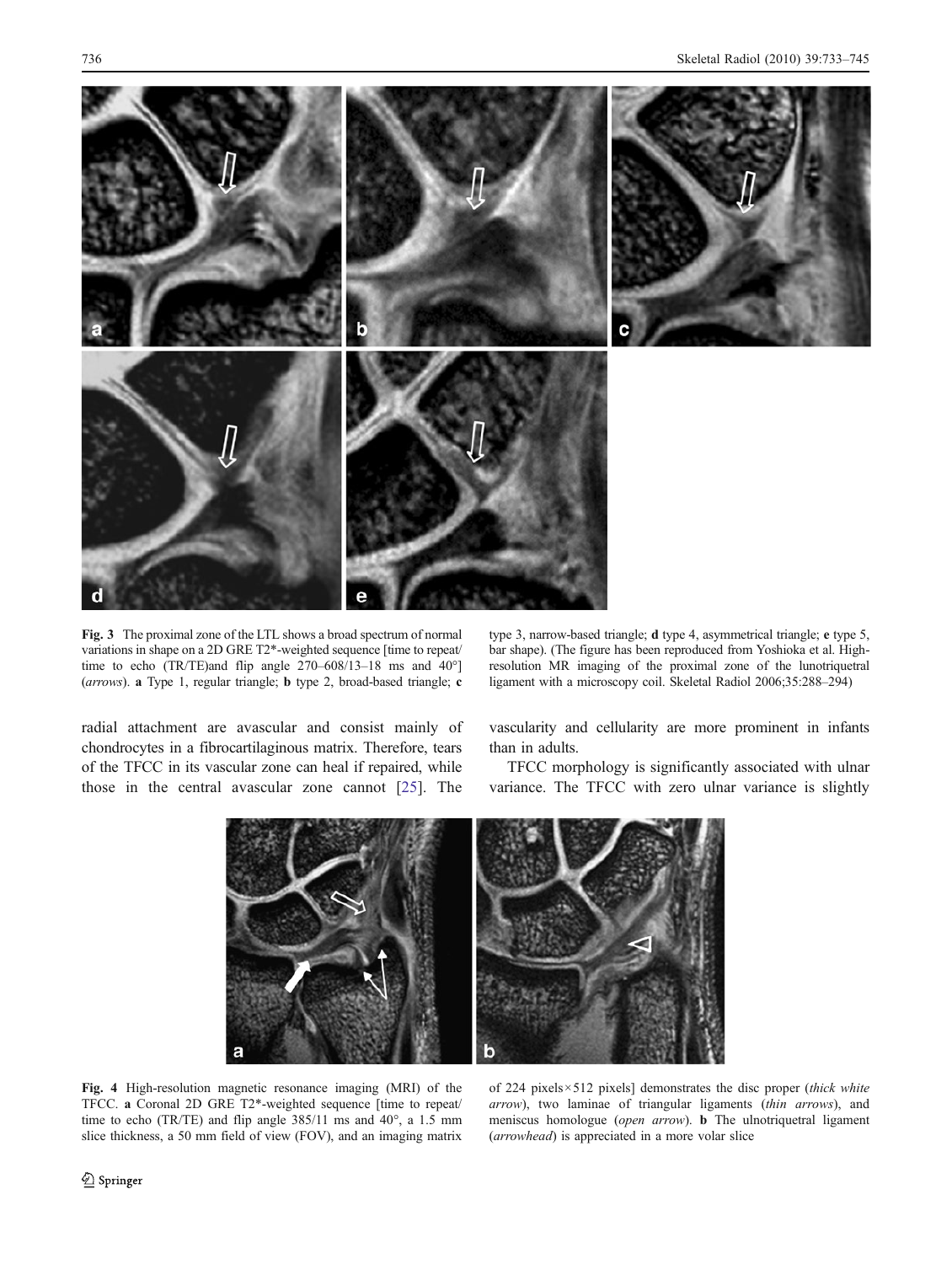#### Dorsal branch of anterior interosseous artery

<span id="page-4-0"></span>

Palmar branch of anterior interosseous artery

Fig. 5 Three main arterial branches supply the TFCC: (1) the ulnar artery, (2) the palmar branch of the anterior interosseous artery, and (3) the dorsal branch of the anterior interosseous artery. These arteries supply blood to the periphery of the TFCC in a radial fashion

tilted to a horizontal line at the level of the lunate fossa cartilage surface of the radius. The TFCC with minus variance runs more horizontally and is thicker and shorter than the TFCCs with zero variance and plus variance (Fig. 6). The TFCC with plus variance is thin, stretched distally, and arc-shaped between the ulnar head and proximal carpus. Therefore, there is an inverse relationship between ulnar variance and thickness of the TFCC. The ulnar-plus variance leads to ulnocarpal impaction and yields greater biomechanical forces, particularly rotational forces, in the disc compartment of the joint [[26\]](#page-12-0). TFCC thickness appears to be related to the size of the available space between the ulnar head and the carpal bones, and a thin TFCC would be more vulnerable to biomechanical forces.

Yoshioka et al. reported that high-resolution MR images clearly demonstrated TFCC and cartilage of the wrist and ulnar variance [\[27](#page-12-0)]. The mean ulnar variance on magnetic resonance imaging (MRI) was +0.26 mm (range −4.59 mm to +3.71 mm). The mean TFCC angle and TFCC thickness were 23.9° (range −4.6° to +54.1°) and 1.11 mm (range 0.4 mm to 3.22 mm), respectively. Ulnar variance and TFCC angle were positively correlated  $(r=0.84)$ , and ulnar variance and TFCC thickness were negatively correlated (r=−0.71) (Fig. [7\)](#page-5-0). However, ulnar variance and lunate or ulnar head cartilage thickness were not significantly correlated [[27\]](#page-12-0).

#### Nerve and artery

The ulnar nerve and artery pass through the wrist via a fibro-osseous tunnel medial to the carpal tunnel. This structure is known as the distal ulnar tunnel or Guyon's canal and extends from the pisiform to the hook of the hamate, approximately 4 cm distance [[28\]](#page-12-0). The proximal Guyon's canal is triangular, with boundaries formed by the palmar carpal ligament at the volar aspect, pisiform at the ulnar aspect, and flexor retinaculum of the carpal tunnel at the radial and deep aspect (Fig. [8](#page-5-0)). The middle portion of Guyon's canal, between the pisiform and hook of hamate, is bordered at the volar aspect by the palmar carpal ligament, at the deep aspect by the pisohamate ligament, at the ulnar aspect by the abductor digiti minimi muscle, and at the radial aspect by the flexor retinaculum of the carpal tunnel. Within the middle portion of the canal, the ulnar nerve and artery bifurcate into deep and superficial branches. The distal Guyon's canal is defined by the palmaris brevis muscle at the volar and radial edge, the abductor digiti minimi muscle at the ulnar edge, and the flexor retinaculum and the hook of the hamate form the deep margin. At the distal Guyon's canal, the flexor digiti minimi brevis muscle



Fig. 6 Ulnar variance. a Positive, b neutral, c negative ulnar variance can be clearly demonstrated with high-resolution MRI. (Figure reproduced from Yoshioka et al. Study of ulnar variance with high-

resolution MRI: correlation with triangular fibrocartilage complex and cartilage of ulnar side of wrist. J Magn Reson Imaging 2007;26:714– 719)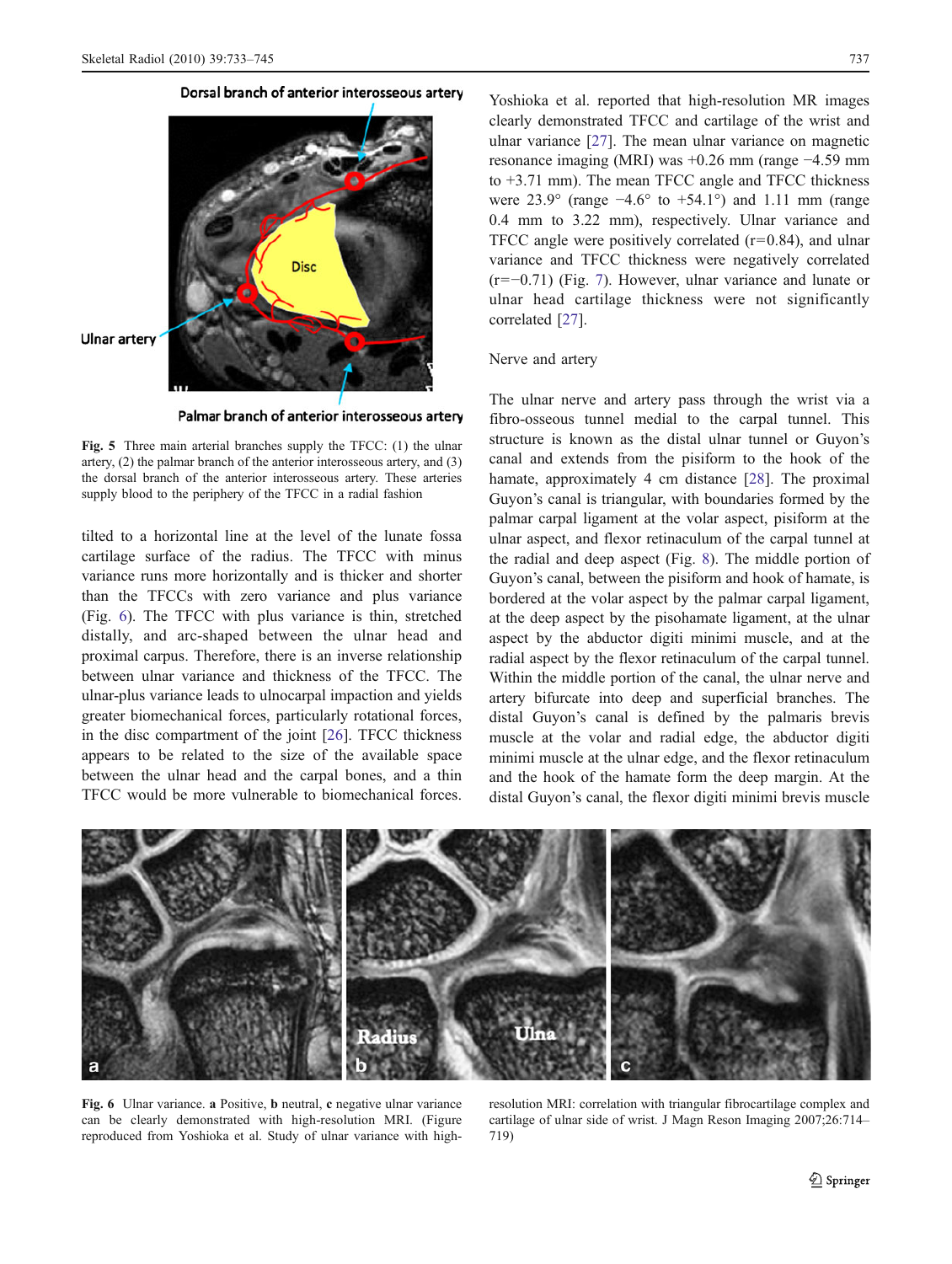<span id="page-5-0"></span>Fig. 7 Scattergrams of a ulnar variance versus TFCC angle and b ulnar variance versus TFCC thickness. Ulnar variance and TFCC angle were positively correlated, and ulnar variance and TFCC thickness were negatively correlated. (Figure reproduced from Yoshioka et al. Study of ulnar variance with high-resolution MRI: correlation with triangular fibrocartilage complex and cartilage of ulnar side of wrist. J Magn Reson Imaging 2007;26:714–719)



Fig. 8 Guyon's canal. The canal is located radial to the pisiform and volar to the flexor retinaculum of the carpal tunnel

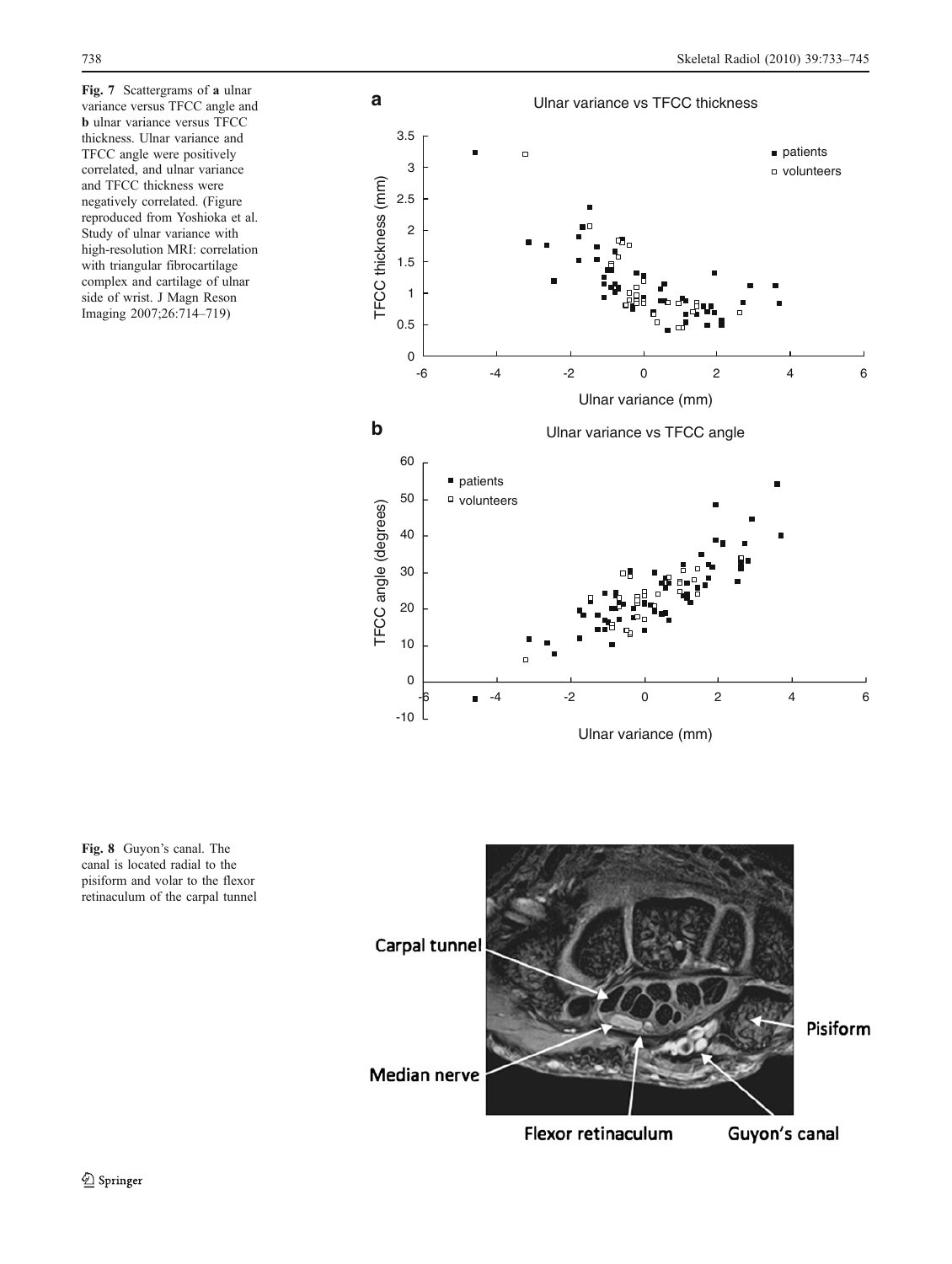attaches to the hook of the hamate or a fibrous arch of the muscle resulting in a canal, containing the deep ulnar nerve and artery and a superficial compartment. Immediately distal to Guyon's canal, the superficial ulnar artery passes volar and adjacent to the hook of the hamate. This position adjacent to bone, without overlying protective structures, predisposes the superficial ulnar artery to traumatic injury in this location.

## Tendons

The extensor carpi ulnaris (ECU) tendon lies within the sixth extensor compartment at the wrist, along a groove at the dorsolateral aspect of the ulna, and is covered by an annular ligament. The ECU tendon inserts distally at the midportion of the fifth metacarpal. In normal wrists, The ECU tendon may be partially displaced in the dorsal direction with supination and wrist extension and in the volar direction with pronation and wrist flexion [[29,](#page-12-0) [30\]](#page-12-0) (Fig. 9). The flexor carpi ulnaris (FCU) tendon lies at the ulnar aspect of the ulnar nerve and artery within the distal forearm proximal to Guyon's canal. The FCU tendon inserts on the pisiform and partially blends with the palmar carpal ligament forming the volar boundary of Guyon's canal.

#### Clinical examination

#### History

The clinical examination of a patient who presents for evaluation of ulnar-sided wrist pain begins with a thorough history. Hand dominance should be noted. A detailed past medical history that includes previous injury to the affected wrist, as well as other musculoskeletal involvement in the same extremity or in other regions of the body, may give important information that helps the clinician to arrive at an accurate diagnosis. Previous surgical procedures should be noted. The patient's social history may significantly influence

Fig. 9 The ECU tendon (white arrows) with (a) supination and (b) pronation. In a healthy subject without wrist pain the ECU tendon is partially displaced in the dorsal direction with supination and reduces with pronation

the etiology, treatment, and prognosis. The social history should focus on profession and avocations. It is important to inquire about repetitive movements that the patient may make in work or hobbies, as certain movements may be the source of the pathology or may contribute to ongoing symptoms [[31\]](#page-12-0). Worker's compensation status may affect outcome and expected postoperative rehabilitation [[32](#page-12-0)].

The history of present illness must encompass several elements. The clinician should inquire about a history of traumatic injury. The time course of the symptoms should focus on sudden versus gradual onset as well as an acute versus chronic history. A detailed account of the mechanism of injury will give important diagnostic clues into the underlying pathology. For example, DRUJ and TFCC injuries often occur when the wrist is subjected to hyperpronation and axial loading forces [[33\]](#page-12-0). The quality and intensity of pain may also suggest specific etiologies. Any associated numbness or paresthesias must be noted. Exacerbating and alleviating factors as well as radiation of pain is part of a complete history of present illness. The presence or absence of swelling, erythema, and tenderness may also assist in focusing the clinician's diagnostic evaluation. The onset of deformity must be inquired. For example, a wrist deformity that spontaneously resolved may suggest DRUJ instability [[33\]](#page-12-0). Previous treatments and the response to these treatments, including occupational therapy and injections, provide valuable diagnostic information.

#### Inspection

The physical examination of a patient with ulnar-sided wrist pain begins with inspection. Symmetry of the wrist compared with that of the contralateral extremity and symmetry of the ulnar-sided digits compared with that of the radial-sided digits should be noted. Erythema, cyanosis, and edema may be present and should be noted. A focal area of edema around the wrist may suggest a ganglion. Previous surgical or traumatic scars are important to note. Atrophy can be assessed by comparison with the contralateral extremity, and its presence is suggestive of nerve pathology. Atrophy of the hypothenar

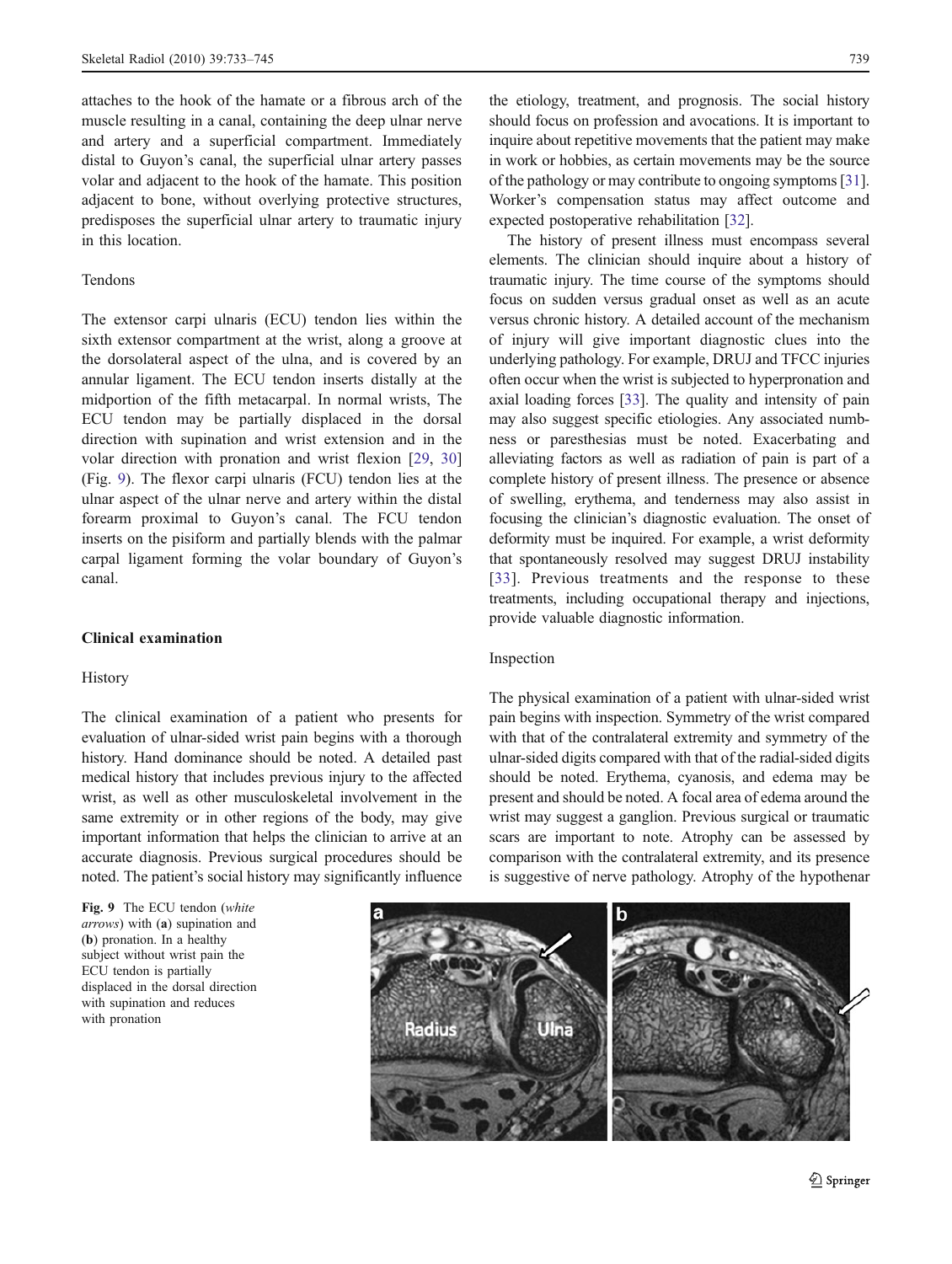eminence may result from ulnar nerve compression in Guyon's canal or more proximally and can be expected to cause sensory disturbances in the ulnar nerve distribution [[34\]](#page-12-0).

### Range of motion

Determination of range of motion is the next step in the physical examination. Both active and passive ranges of motion should be determined and compared with those of the contralateral side. Wrist flexion and extension from neutral are tested first. The clinician may expect normal wrist flexion of 80° from neutral and wrist extension of 70° from neutral [\[34](#page-12-0)]. Forearm supination and pronation should then be assessed with the patient's elbow flexed to 90°. Normal pronation of 90° and supination of 90° can be expected [\[34](#page-12-0)]. Range of motion of the digits should also be examined. The clinician should expect approximately 90° of flexion and 30° of extension at the metacarpophalangeal joints. The proximal interphalangeal joints are able to be ranged from 0° to 100°, and the distal interphalangeal joints have a normal range of motion from 20° of extension to 90° of flexion [[34\]](#page-12-0). Range of motion of the elbow should be examined, with normal flexion to 135° and normal extension to 0°. Shoulder and neck motion should be measured if deemed necessary based on the clinician's judgment.

#### Vascular examination

Vascular examination should begin with palpation of the radial and ulnar artery pulses. The ulnar artery is contained within Guyon's canal, which is a fibro-osseus canal bordered by the pisiform ulnarly and the hook of hamate radially [[35\]](#page-12-0). The clinician may palpate Guyon's canal volarly to examine the ulnar nerve and artery. Particular attention should be paid to the presence of a ganglion, softtissue mass, or aneurysm. Inability to palpate an ulnar pulse may indicate ulnar artery thrombosis that can result from trauma to the hypothenar eminence [[36\]](#page-12-0). An Allen test should be performed to examine the patency of the ulnar and radial arteries. For this test, the patient opens and closes the fist vigorously several times in order to exsanguinate blood from the hand. With the patient's hand tightly closed in a fist, the examiner occludes both arteries simultaneously by compressing the arteries against the underlying bones. The patient is instructed to open his or her hand. The examiner then releases pressure from either the ulnar or radial artery and observes blood flow into the pale hand. Capillary refill of the palm and digits should be brisk after pressure has been released. This maneuver is then repeated to assess patency of the other artery [[37\]](#page-12-0). Capillary refill of the digits should also be examined. Normal capillary refill takes fewer than 5 s [\[37](#page-12-0)].



Fig. 10 Sensory distributions of the median, ulnar, and radial nerves. (Reprinted with permission of the American Society for Surgery of the Hand. The hand: examination and diagnosis, 3rd edition. New York: Churchill Livingstone, 1990)

#### Neurologic examination

Neurologic examination of the patient with ulnar-sided wrist pain should include thorough interrogation of sensory and motor function. Sensory testing includes two-point discrimination in the distributions of the median, radial, and ulnar nerves (Fig. 10). The median nerve supplies sensation to the skin over the thenar eminence and the palmar aspects of the thumb, index, and long fingers as well as the distal dorsal aspects of these digits [[34\]](#page-12-0). Sensation of this nerve is often tested clinically by examination of the sensation of the palmar skin of the index finger. The radial nerve innervates the dorsal aspects of the thumb, index finger, and ring finger as far as the distal interphalangeal (DIP) joints,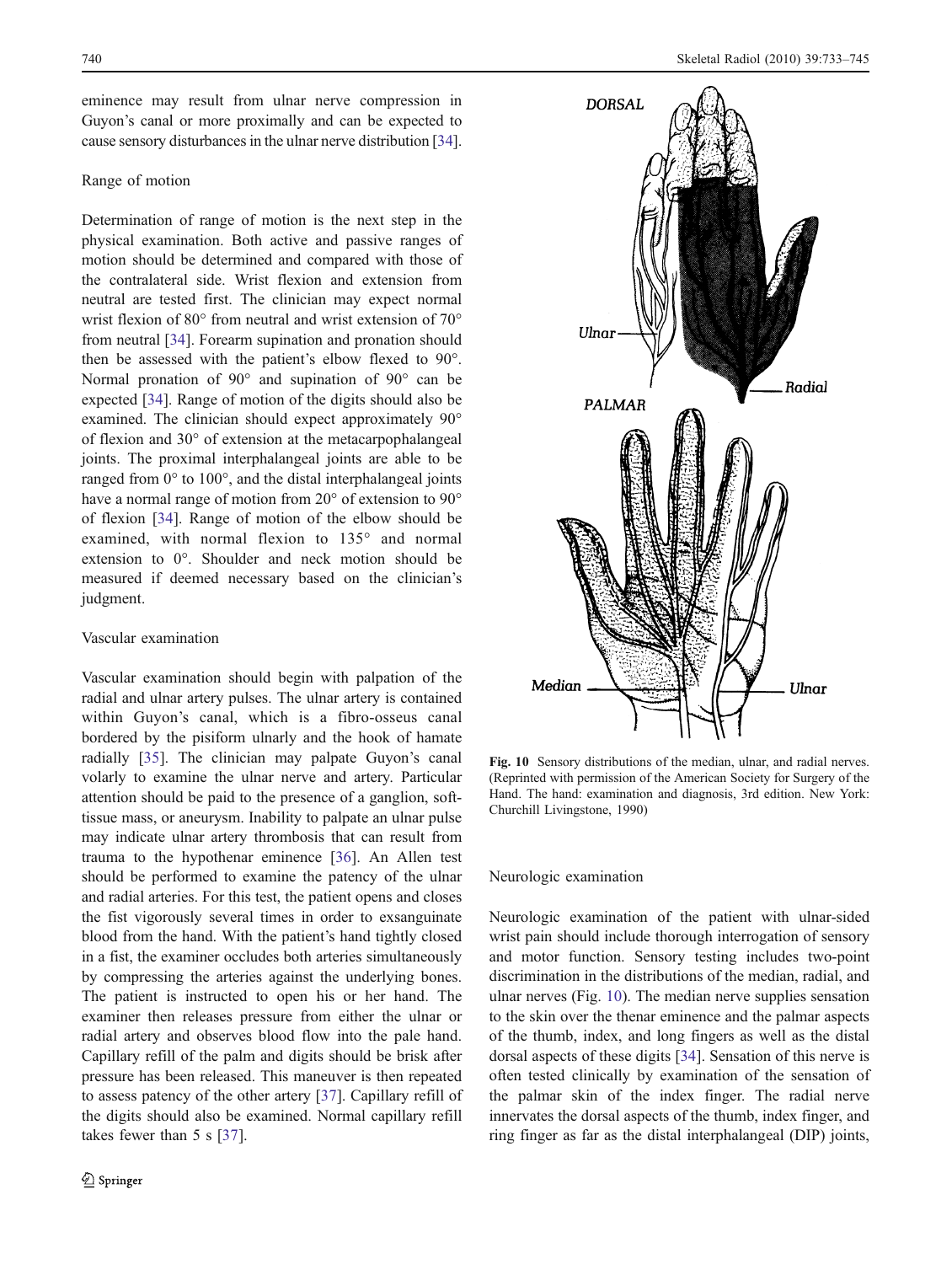the dorsum of the hand on the radial side of the long finger metacarpal, including the dorsal web space between the thumb and index fingers [\[37](#page-12-0)]. Sensory testing of the first dorsal web space between the thumb and index finger is an effective way of examining radial nerve integrity. The ulnar nerve supplies sensation to the dorsal and radial surfaces of the ulnar aspects of the wrist, hand, ring finger, and small finger. Clinicians often test sensation in the ulnar nerve distribution by sensory examination of the volar distal aspect of the small finger [\[34](#page-12-0)].

Motor examination begins with the testing of motor function of muscles innervated by the median, radial, and ulnar nerves. The median nerve and its branch, the anterior interosseus nerve, are examined by the testing of the abductor pollicis brevis muscle, the flexor digitorum superficialis and profundus muscles, and the flexor pollicis longus. The radial nerve and its branch, the posterior interosseus nerve, are examined by the testing of wrist and digital extension. Digital abduction demonstrates function of the dorsal interosseus muscles and examines the ulnar nerve. Wrist extension and flexion, as well as wrist ulnar and radial deviation, must be carefully examined in the patient with ulnar-sided wrist pain. Wrist extension is tested by stabilizing the patient's forearm with one hand and placing pressure on the dorsum of the patient's wrist with

Fig. 11 Extensor compartments of the wrist. The ECRL and ECRB are contained within the second dorsal compartment.  $MC =$  metacarpal,  $APL =$ abductor pollicis longus,  $EPB =$  extensor pollicis brevis,  $EPL$  = extensor pollicis longus,  $EIP =$  extensor indicis proprius, EDC = extensor digitorum communis, EDM = extensor digiti minimi. (Reprinted with permission from Trumble T, Principles of hand surgery and therapy. Philadelphia: Saunders, 2000)

the other hand, while the patient is instructed to extend the wrist [\[34](#page-12-0)]. The muscles that contribute to wrist extension include the extensor carpi radialis longus (ECRL) and brevis (ECRB) and the ECU. The ECRL and ECRB run through the second dorsal compartment of the wrist (Fig. 11). When the patient extends and radially deviates the wrist, these two tendons can be palpated on the dorsoradial aspect of the wrist [\[37](#page-12-0)]. To evaluate the ECU, the clinician must ask the patient to extend and ulnarly deviate the wrist. With this motion the ECU tendon can be easily palpated on the dorsal and ulnar aspect of the wrist [\[37](#page-12-0)]. When examining wrist flexion the clinician should ensure that the patient is making a fist to prevent the finger flexors from acting as a wrist flexor [[34\]](#page-12-0). The flexor carpi radialis (FCR), palmaris longus, and flexor carpi ulnaris (FCU) are the muscles that are active in wrist flexion and can be palpated during the testing of wrist flexion [[37\]](#page-12-0).

#### Palpation

Upon completion of the neurologic examination, the clinician should utilize palpation to examine osseus structures, articulations, and soft tissue structures for point tenderness, crepitus, and swelling. As described earlier, the osteology and articulations of the ulnar side of the wrist and

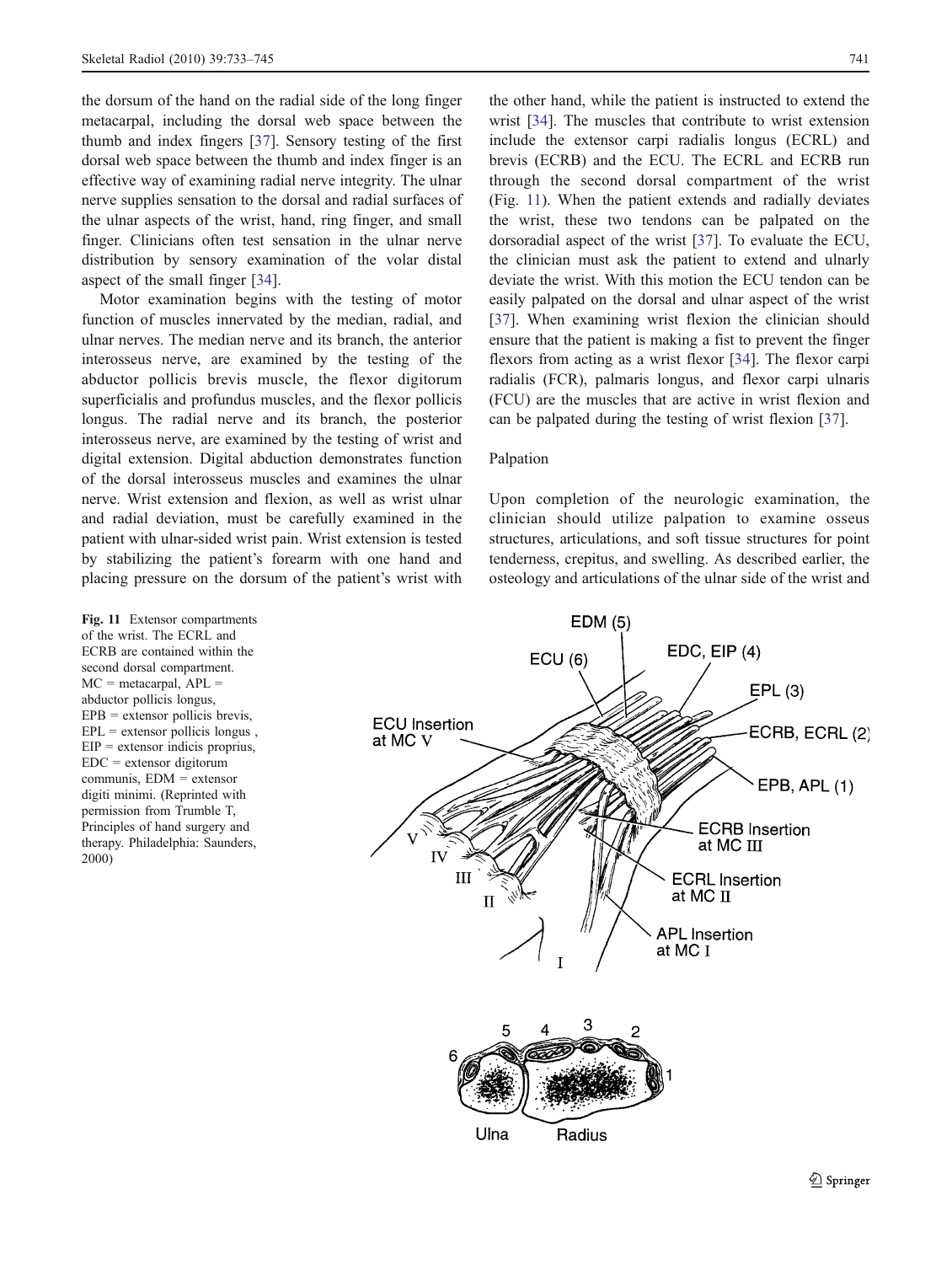Fig. 12 Radiographs of DRUJ dislocation. a Anteroposterior (AP) view and b lateral view of a right wrist demonstrating dislocation of the DRUJ. This injury results from hyperpronation with damage to the dorsal radioulnar ligament of the TFCC and dorsal capsule of the DRUJ. A dorsal prominence over the wrist may be evident on physical examination



hand are complex. One method of examination includes progression from proximal to distal. First the distal ulna, including the ulnar styloid, is palpated. The DRUJ is a frequent site of ulnar-sided wrist pain pathology. Acute injuries to the DRUJ result in tenderness and loss of wrist rotation [\[38](#page-12-0)]. Dorsal dislocation of the DRUJ is the result of a hyperpronation injury with damage to the dorsal radioulnar ligament of the TFCC and dorsal capsule of the DRUJ [\[38](#page-12-0)] (Fig. 12). This injury may also present with a dorsal prominence over the wrist and with the forearm locked in pronation.

After examination of the ulna and DRUJ, the carpal bones should be examined. The lunate is just proximal to the capitate and is the most frequently dislocated bone in the wrist [\[34\]](#page-12-0). It is the second most frequently fractured bone in the wrist [\[34\]](#page-12-0). Flexion and extension of the patient's wrist allows the examiner to assess the motion of the capitolunate articulation [\[34](#page-12-0)]. Lunate tenderness, especially in association with decreased range of motion of the wrist, may indicate Kienböck's disease [[39](#page-12-0)] (Fig. 13). The triquetrum can be palpated distal to the ulnar styloid by radial deviation of the patient's wrist [\[37\]](#page-12-0). The lunotriquetral interval is palpable dorsally between the fourth and fifth extensor compartments one finger's breadth distal to the DRUJ with the wrist in 30° of flexion [\[33](#page-12-0)]. Limited range of motion, point tenderness, laxity, and a snap over the lunotriquetral (LT) joint suggest a lunotriquetral ligament sprain or complete tear. Dorsopalmar manipulation of the triquetrum on the lunate demonstrates crepitus and laxity [\[40\]](#page-12-0). The pisiform is contained within the FCU tendon at the level of the palmar crease, and this carpal bone can be located by palpation distally along the FCU tendon [\[34,](#page-12-0) [41\]](#page-12-0). Owing to this location, the pisiform is subjected to high compressive and shear forces [\[42](#page-12-0)]. Direct compression and wrist flexion, a motion often performed in

Fig. 13 Radiographs showing Kienböck's disease. a) Anteroposterior (AP) view and b lateral view of the right wrist demonstrating lunate necrosis characteristic of Kienböck's disease. Physical examination often reveals tenderness in the area of the lunate as well as decreased range of motion of the wrist

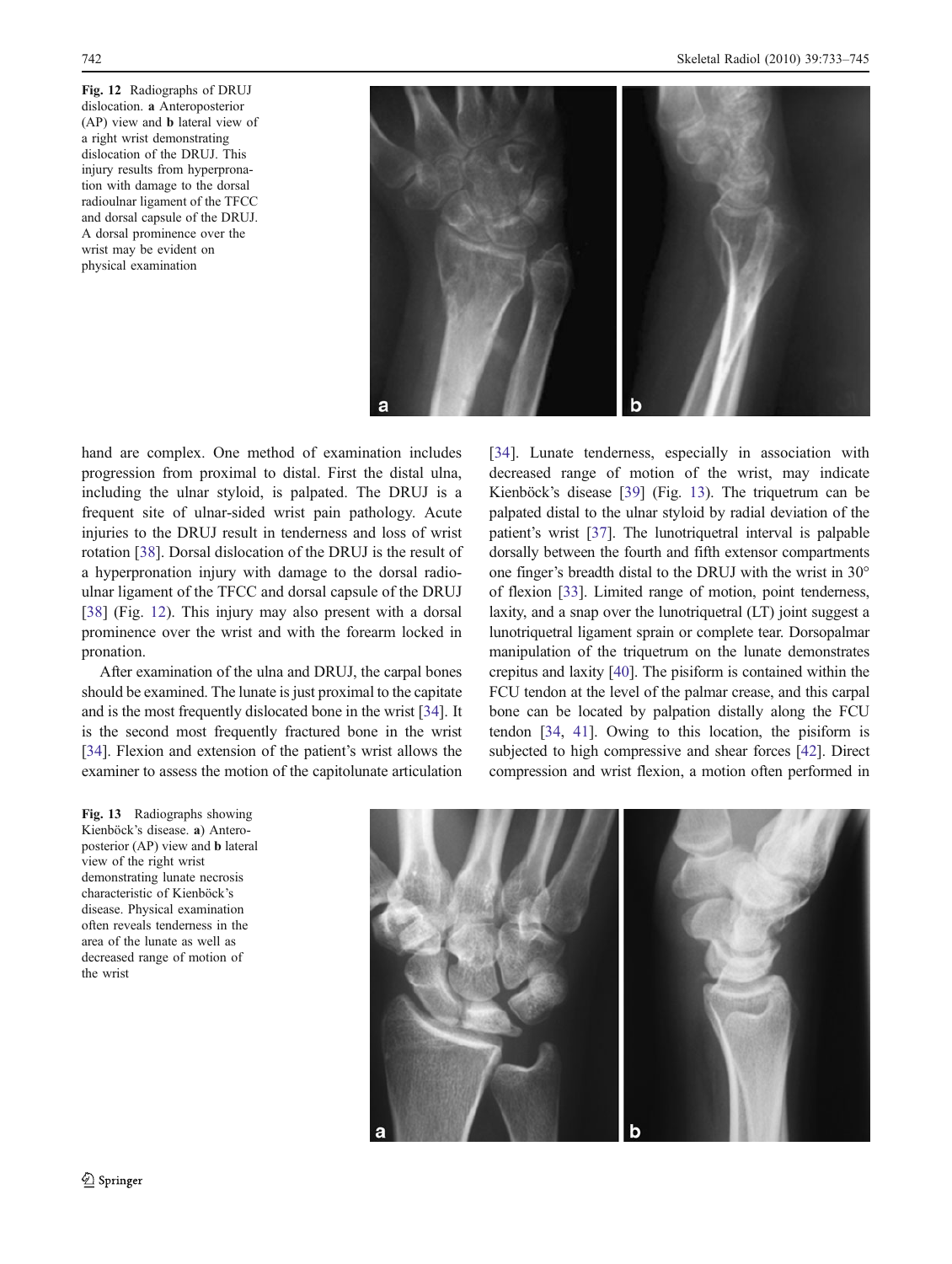<span id="page-10-0"></span>racquet sports, can aggravate pisotriquetral arthritis [[36\]](#page-12-0). Lidocaine injection into the pisotriquetral joint can help to confirm the diagnosis of pisotriquetral arthritis [\[36](#page-12-0)].

Within the distal carpal row, the capitate is palpable immediately proximal to the base of the middle finger metacarpal. When the wrist is in the neutral position, a small depression is palpable in the region of the capitate, and flexion of the wrist causes this depression to roll distally [\[34\]](#page-12-0). Located ulnar to the capitate is the hamate. The body of the hamate can be palpated dorsally, while the hook of hamate can be examined with volar palpation. The hook of hamate is located by palpation from the pisiform towards the head of the second metacarpal [\[34](#page-12-0)]. This structure is located along a line drawn between these two structures approximately 2 cm from the pisiform. To complete palpation of the osseous structures, the clinician should examine the base of the ring finger and small finger metacarpals.

Following osseous examination, the soft tissues of the ulnar aspect of the wrist are examined. Dorsally, the tendon of the ECU is contained within the sixth dorsal compartment of the wrist, which is a fibro-osseous tunnel over the most distal aspect of the ulna [\[43\]](#page-12-0). Large forces are applied at the sixth dorsal compartment; thus, the ECU is at risk of rupture at this location. The ECU tendon should be examined for subluxation over the ulnar styloid process [\[44](#page-12-0), [45](#page-12-0)]. This may occur with pronation of the wrist after trauma that results in a tear of the carpal ligament of the sixth dorsal compartment [\[45](#page-12-0)–[48](#page-12-0)]. An audible snap may have been heard or experienced by the patient [\[34](#page-12-0)]. Rheumatoid arthritis may also predispose an individual to ECU subluxation or rupture [\[34\]](#page-12-0) (Fig. 14). On the volar and ulnar aspect of the wrist, the FCU should be examined. This tendon is more prominent with abduction and extension of the digits. The TFCC, which is located on the ulnar border of the wrist, just distal to the head of the ulna, can be located by palpation of the depression between the pisiform, FCU, and ulnar styloid [[49,](#page-12-0) [50\]](#page-12-0).



Fig. 14 ECU tenosynovitis with partial rupture. Rheumatoid arthritis may predispose an individual to ECU subluxation and rupture



Fig. 15 Piano-key test for investigation of DRUJ stability. a This test is performed by the examiner's supporting the wrist in pronation and applying force to the ulnar head. b The piano-key test shows a positive result if the ulnar head returns to its normal anatomic position when the force is removed from the ulnar head



Fig. 16 Lunotriquetral ballottement test to examine the lunotriquetral joint. Force is applied to the lateral border of the triquetrum to compress the lunate against the triquetrum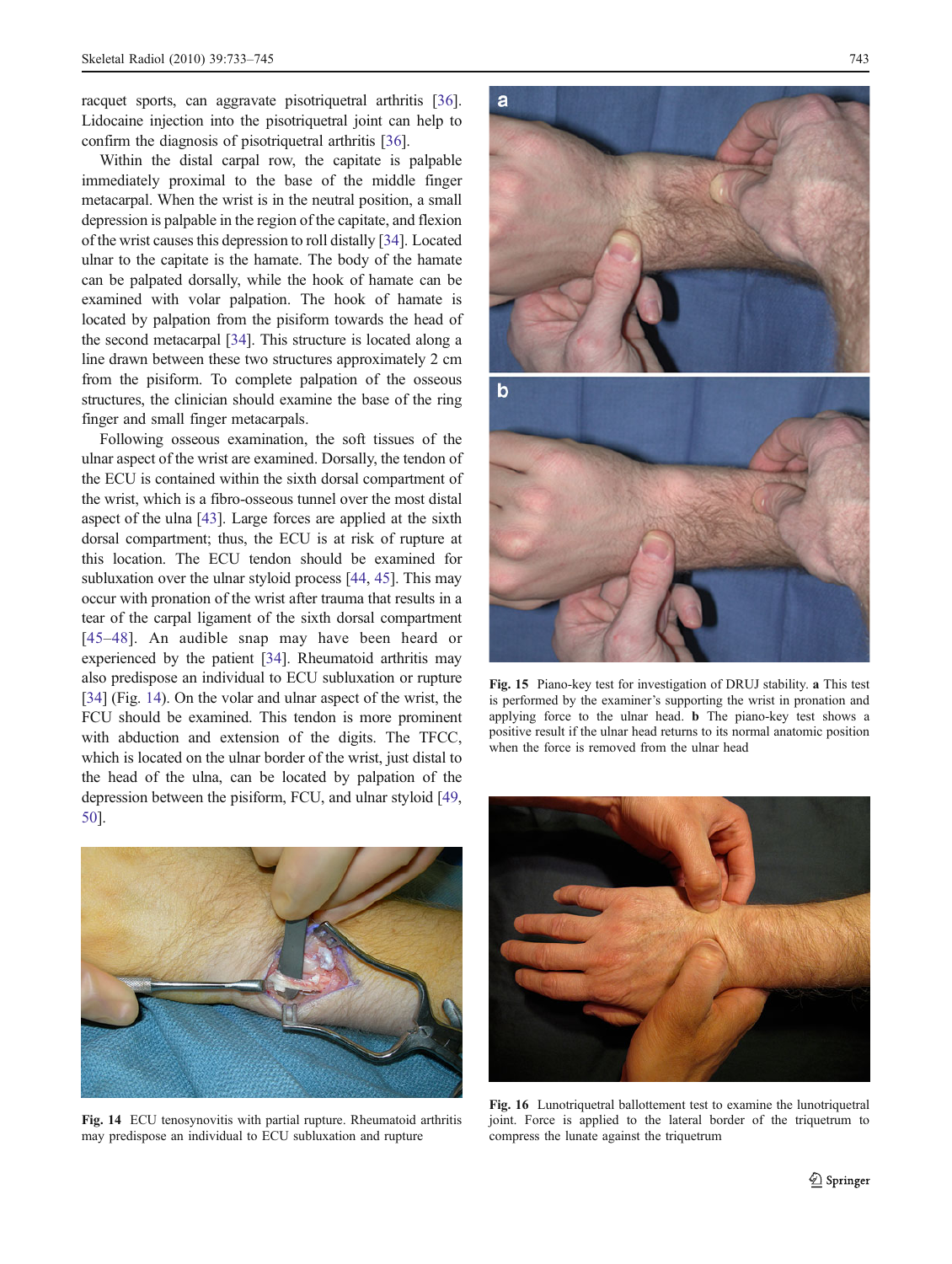#### <span id="page-11-0"></span>Provocative maneuvers

There are a number of specialized physical examination maneuvers that may aid the diagnosis of ulnar-sided wrist pain. The ulnocarpal stress test, as described by Nakamura et al., is performed by the examiner's placing the wrist in maximum ulnar deviation while applying an axial load and passively pronating and supinating the wrist [[51,](#page-12-0) [52](#page-12-0)]. Pain elicited by this maneuver may be indicative of ulnar-sided wrist pain; for example, pain secondary to ulnocarpal impaction syndrome for which the test was originally described [\[51](#page-12-0)]. Although a sensitive test for ulnar-sided wrist pain, the ulnocarpal stress test is not specific for ulnocarpal impaction syndrome. Lunotriquetral ligament injury, triangular fibrocartilage tears, and ulnocarpal arthritis will produce positive findings in the ulnocarpal stress test; thus, this test may best be used as a screening tool for intra-articular pathology [\[52](#page-12-0), [53](#page-12-0)].

The ulnar fovea sign is elicited by palpation of the 'soft spot' bordered by the ulnar styloid process dorsally, the flexor carpi ulnaris tendon volarly, the volar surface of the ulnar head proximally, and the pisiform distally [[54](#page-12-0)]. Significant tenderness that reproduces the patient's complaint in terms of character and location is considered a positive finding of the ulnar fovea sign. This sign is a sensitive test for foveal disruptions and ulnotriquetral ligament injuries [\[54\]](#page-12-0).

Stability of the DRUJ can be investigated with the use of the piano-key test (Fig. [15](#page-10-0)). In this test the wrist is supported in pronation and force is applied to the ulnar head. The piano-key test result is positive if the ulnar head returns to its normal anatomic position when the force is removed from the ulnar head, just as a piano key springs up when force is released from the key [\[37\]](#page-12-0). The ulnar compression test is also useful in examining the DRUJ. This maneuver is performed with compression of the ulnar head against the sigmoid notch. Pain caused by the ulnar compression test suggests inflammation, arthritis, or instability of the DRUJ [[55](#page-12-0)].

The lunotriquetral ballottement test is one of several provocative maneuvers that assess the lunotriquetral joint [\[40,](#page-12-0) [56\]](#page-12-0) (Fig. [16](#page-10-0)). Force is applied to the lateral border of the triquetrum to compress the lunate against the triquetrum. The ulnar snuffbox test is another valuable maneuver used to examine the triquetrum and lunotriquetral joint. In this maneuver radial pressure is applied to the sulcus between the ECU tendon and the flexor carpi ulnaris tendon; reproduction of the pain is considered to be a positive finding and may suggest triquetral chondromalacia or lunotriquetral injury [\[56\]](#page-12-0).

Midcarpal instability can be investigated with the midcarpal shift test. The patient's forearm is stabilized in a pronated position in 15° of ulnar deviation. With the examiner's thumb placed at the distal aspect of the patient's capitate, volar pressure is applied to the capitate while an

axial load is applied to the metacarpals. A painful clunk that reproduces the patient's symptoms is considered to be a positive finding for the midcarpal shift test [\[57](#page-12-0)].

The pisotriquetral grind test is useful in examining the pisotriquetral joint. To perform this maneuver the examiner moves the pisiform in an ulnar and radial direction, using the thumb and index finger along with compression of the pisiform. Pain elicited by this maneuver is considered to be a positive result of the test and suggests pisotriquetral arthritis [\[58](#page-12-0), [59](#page-12-0)].

Open Access This article is distributed under the terms of the Creative Commons Attribution Noncommercial License which permits any noncommercial use, distribution, and reproduction in any medium, provided the original author(s) and source are credited.

## References

- 1. Metz VM, Wunderbaldinger P, Gilula LA. Update on imaging techniques of the wrist and hand. Clin Plast Surg. 1996;23:369–84.
- 2. Cerezal L, del Pinal F, Abascal F, Garcia-Valtuille R, Pereda T, Canga A. Imaging findings in ulnar-sided wrist impaction syndromes. Radiographics. 2002;22:105–21.
- 3. Bonzar M, Firrell JC, Hainer M, Mah ET, McCabe SJ. Kienbock disease and negative ulnar variance. J Bone Joint Surg Am. 1998;80:1154–7.
- 4. Gelberman RH, Salamon PB, Jurist JM, Posch JL. Ulnar variance in Kienbock's disease. J Bone Joint Surg Am. 1975;57:674–6.
- 5. Mirabello SC, Rosenthal DI, Smith RJ. Correlation of clinical and radiographic findings in Kienbock's disease. J Hand Surg [Am]. 1987;12:1049–54.
- 6. D'Hoore K, De Smet L, Verellen K, Vral J, Fabry G. Negative ulnar variance is not a risk factor for Kienbock's disease. J Hand Surg [Am]. 1994;19:229–31.
- 7. Nakamura R, Tanaka Y, Imaeda T, Miura T. The influence of age and sex on ulnar variance. J Hand Surg [Br]. 1991;16:84–8.
- 8. Imaeda T, Nakamura R, Shionoya K, Makino N. Ulnar impaction syndrome: MR imaging findings. Radiology. 1996;201:495–500.
- 9. Mellado JM, Calmet J, Domenech S, Sauri A. Clinically significant skeletal variations of the shoulder and the wrist: role of MR imaging. Eur Radiol. 2003;13:1735–43.
- 10. Mikic ZD. Detailed anatomy of the articular disc of the distal radioulnar joint. Clin Orthop Relat Res. 1989(245):123–132.
- 11. Palmer AK. Triangular fibrocartilage complex lesions: a classification. J Hand Surg [Am]. 1989;14:594–606.
- 12. Malik AM, Schweitzer ME, Culp RW, Osterman LA, Manton G. MR imaging of the type II lunate bone: frequency, extent, and associated findings. AJR Am J Roentgenol. 1999;173:335–8.
- 13. Viegas SF, Patterson RM, Hokanson JA, Davis J. Wrist anatomy: incidence, distribution, and correlation of anatomic variations, tears, and arthrosis. J Hand Surg [Am]. 1993;18:463–75.
- 14. Pfirrmann CW, Theumann NH, Chung CB, Trudell DJ, Resnick D. The hamatolunate facet: characterization and association with cartilage lesions–magnetic resonance arthrography and anatomic correlation in cadaveric wrists. Skeletal Radiol. 2002;31:451–6.
- 15. Sagerman SD, Hauck RM, Palmer AK. Lunate morphology: can it be predicted with routine X-ray films? J Hand Surg [Am]. 1995;20:38–41.